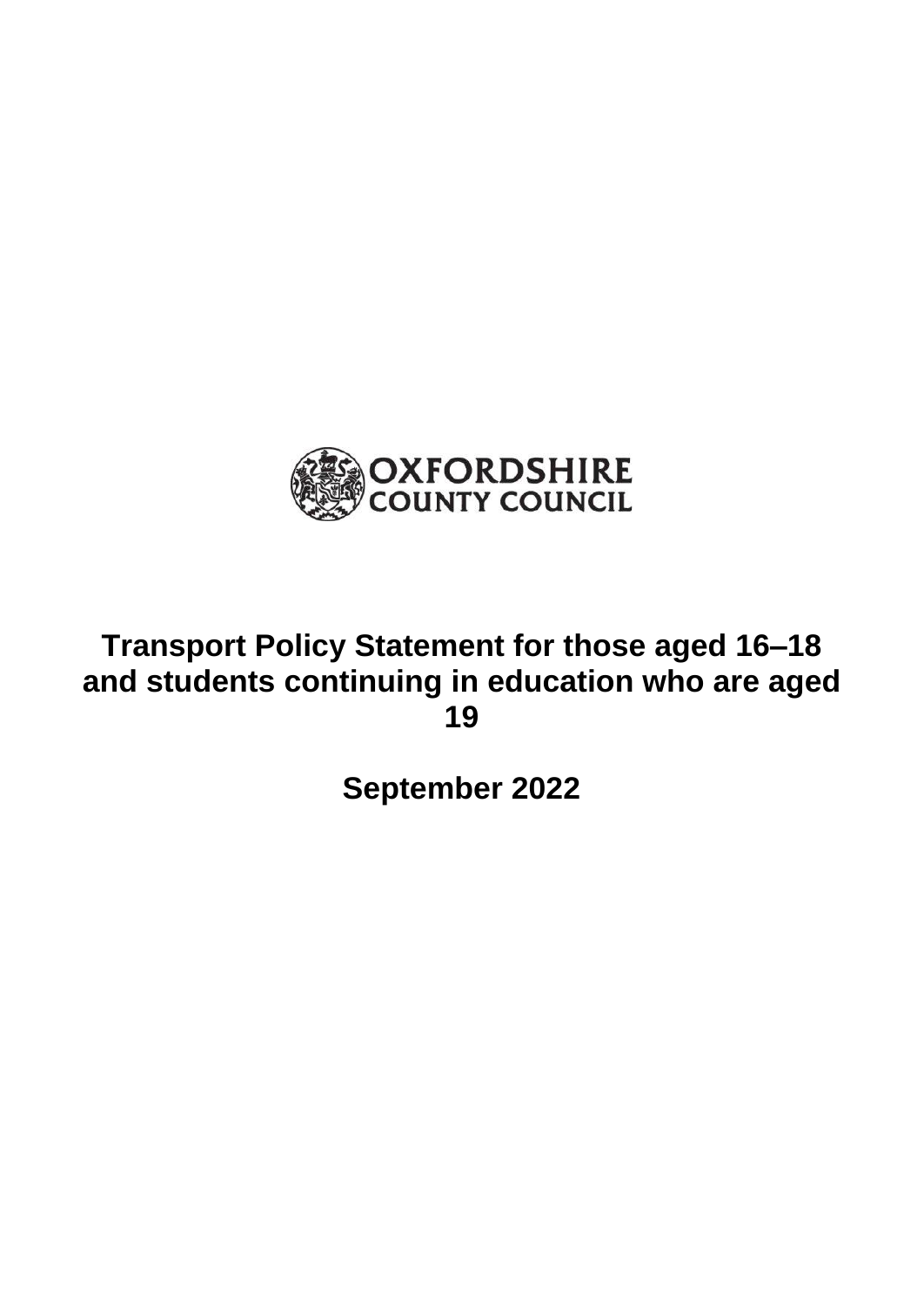# **1. Introduction**

- 1.1 Local authorities have a legal duty to prepare and publish an annual transport policy statement covering those young people of sixth form age.
- 1.2 This policy statement details the transport provision and financial assistance with transport that the council believes are necessary for Oxfordshire residents of sixth form age who are receiving education or training. Therefore, this statement covers those young people in Oxfordshire aged 16 to 18 and those continuing learners who started their programme of learning before their 19<sup>th</sup> birthday.
- 1.3 16 to 19 bursary funding can be used to assist with transport and guidance on this funding is provided in Section 2 below.

## **2. Provision made by the Local Authority for Students with learning difficulties and/or disabilities**

- 2.1 An officer within the Transport Eligibility Team is responsible for the assessment of eligibility for free travel to school or college for those students aged 16 to 19 who have learning difficulties and/or disabilities.
- 2.2 Independent travel training for students who face difficulties with transport is provided on a one to basis depending on the level of need and the availability of trainers.
- 2.3 Students with learning difficulties and/or disabilities who are beyond statutory school age and who are aged 16 to 19, will receive free travel to that placement when they attend the **nearest suitable school or educational placement** to their home address that has an available place and one of the following applies:
	- a) it is over 3 miles from their home to the educational placement;
	- b) it is less than 3 miles from their home to the educational placement, but it would not be safe for the young person, even if accompanied by an adult, to walk from home to that placement;
	- c) the young person is unable to walk to the school or education placement due to their learning difficulty and/or disability, or because of a temporary or long-term medical condition (evidence is required from a GP or consultant).
- 2.4 The transport needs of students with special education needs are assessed individually. Therefore, if free travel is approved the transport arrangement/provision is made according to the student's needs, for example if free travel has been agreed and the student is in a residential placement, travel arrangements would be made on a weekly or termly basis.

## **3. Oxfordshire County Council Spare Seat Scheme for travel for those aged 16-19**

3.1 Students who do not have learning difficulties and/or disabilities and who are beyond statutory school age or those with learning difficulties and/or disabilities who are not attending the nearest suitable school or educational placement to their home address that has an available place, are aged 16 to 19, and attend either a college or a school may use the Spare Seat Scheme where it is necessary to enable them to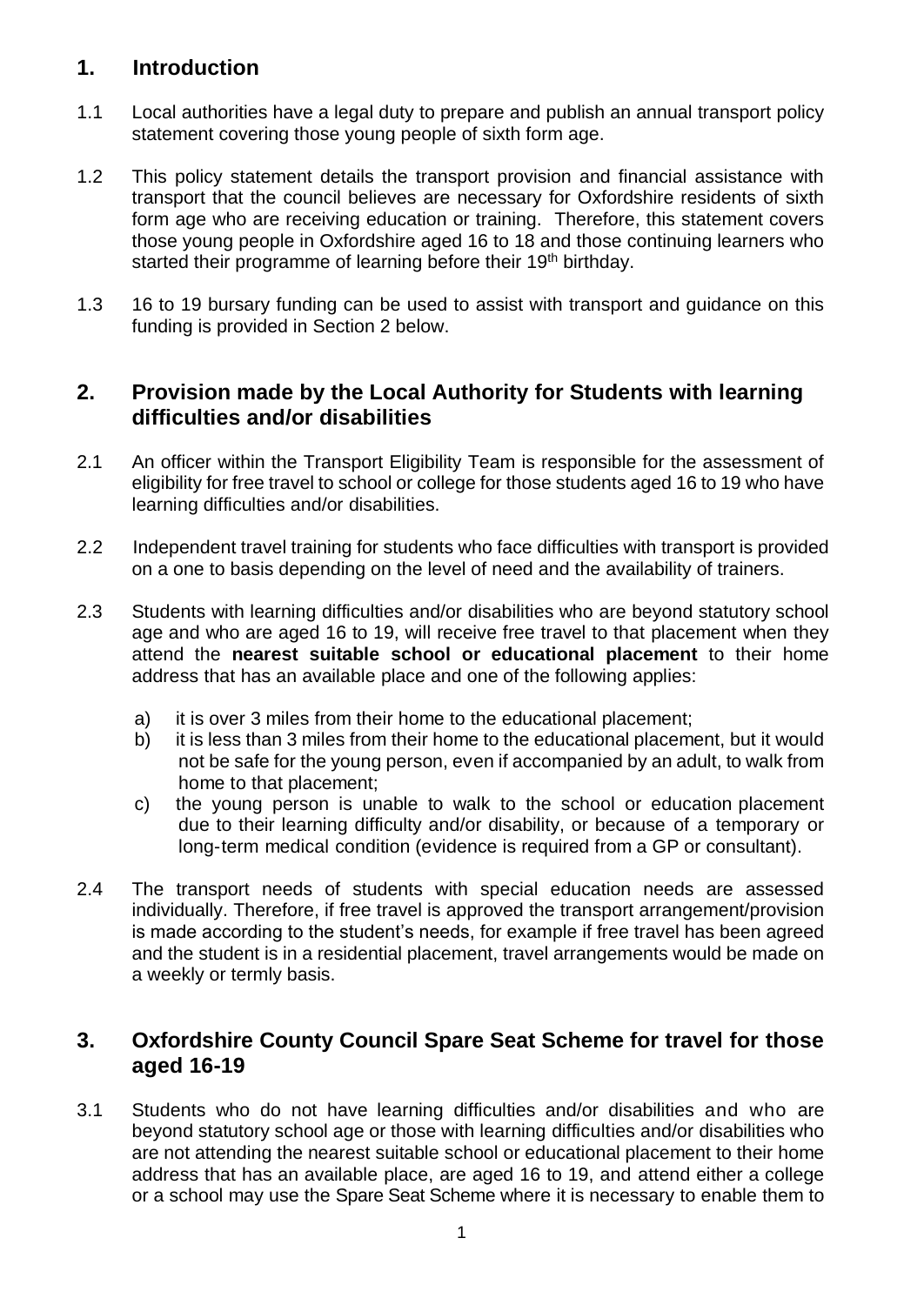access school or college. The Spare Seat Scheme makes spare places available on transport provided for those who are eligible for free home to school transport. There is no guarantee that a seat will be available or will continue to be available for the duration of the period of study for a student.

- 3.2 In exceptional circumstances, and only where places on relevant home to school transport routes are unavailable, season tickets on public transport may be provided for travel to the designated college or school from the student's home address at the relevant charge rate (see table below). This is meant to apply where a home to school transport route is full and it would be possible to use public transport and so avoid the unnecessary additional public expense of contracting for additional capacity on that route.
- 3.3 Seats on coaches provided for home-to-school transport are made available to Post-16 students on payment of a distance related charge. The charges for 2022/22 are set out in the table below:

| <b>Spare Seats Scheme Charges</b>                | 2021/22        |
|--------------------------------------------------|----------------|
| Less than 3 miles from home to<br>school/college | £394 per annum |
| More than 3 miles from home to<br>school/college | £733 per annum |

#### **Table 1: Post-16 Charges**

3.4 Where there are more requests to pay for seats on a route than there are seats available, they will be allocated in the descending order of priority shown in the table below:

| Priority | Category                                                           |
|----------|--------------------------------------------------------------------|
|          | Those with an Education, Health and Care (EHC) Plan naming         |
|          | the school                                                         |
|          | <b>Looked After Children</b>                                       |
|          | Years 12 and 13 (if there is no available service bus route)       |
|          | Those in receipt of Free School Meals or whose parent /parents     |
|          | are in receipt of the maximum level of Working Tax Credit          |
| 5        | Those who travelled on the route the previous term                 |
| 6        | By year group, in ascending order of priority from Reception to    |
|          | Year 11 (or to Year 13 if there is an available service bus route) |

#### **Table 2: Priority for Spare Seat Scheme**

*\* Where there are more applicants than places in any of the above categories, priority will be given to those living closest to the destination school (measured using the shortest designated route on Oxfordshire County Council's Geographic Information System)*

- 3.5 There is no guarantee that a spare seat will be provided.
- 3.6 Seats on contract coaches provided by Oxfordshire County Council are available only for the journeys provided at the beginning and end of the school/college day.
- 3.7 In order to receive free travel on routes operated by the council students will need to provide evidence that they are in receipt of free school meals or that a parent is in receipt of the maximum of Working Tax Credit.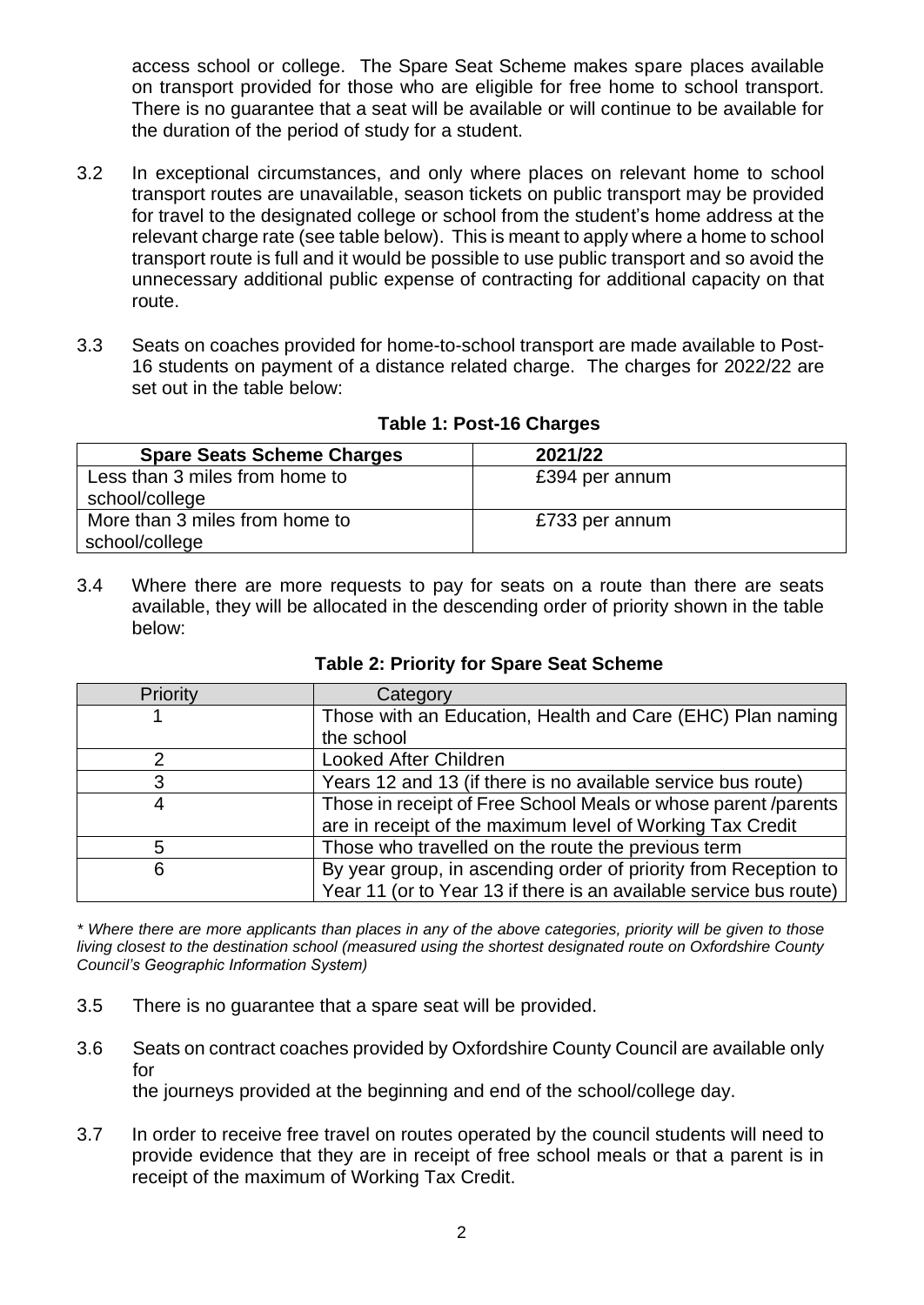# **4. 16 to 19 Bursary Fund**

- 4.1 There are two types of 16 to 19 bursaries:
	- bursaries for defined vulnerable groups of up to £1,200 a year;
	- discretionary bursaries which institutions award to meet individual needs, for example, help with the cost of transport, meals, books and equipment.
- 4.2 Schools and colleges are responsible for managing both types of bursary. Students who want to apply for support from the bursary fund should contact their chosen institution to make an application.
- 4.3 A student must be aged 16 or over but under 19 on 31 August 2022 to be eligible for help from the bursary fund in the 2022 to 2023 academic year.
- 4.4 Students aged 19 or over are only eligible to receive a discretionary bursary if they are continuing on a study programme they began aged 16 to 18 ('19+ continuers') or have an Education, Health and Care Plan (EHCP).
- 4.5 The above groups of aged 19+ students can receive a discretionary bursary while they continue to attend education (in the case of a 19+ continuer, this must be the same programme they started before they turned 19), as long as their eligibility continues and their institution considers they need the support to continue their participation.
- 4.6 Students aged 19 or over are not eligible for bursaries for vulnerable groups.
- 4.7 Institutions generally only pay bursaries to students aged 16 or over. However, in exceptional circumstances institutions may use their discretion to pay bursaries to younger students, for example, where a student is following an accelerated study programme. Exceptional circumstances do not include students aged 14 to 16 who are attending college as part of their key stage 4 programme.
- 4.8 Students aged under 19 enrolled on higher education qualifications are not eligible for support.

#### **Eligible education provision**

- 4.9 Students must be participating in provision that is subject to inspection by a public body that assures quality (for example Ofsted). The provision must also be either:
	- funded directly by ESFA or by ESFA via a local authority;
	- funded or co-financed by the European Social Fund;
	- otherwise publicly funded and lead to a qualification (up to and including level 3) accredited by Ofqual or on the ESFA list of qualifications approved for funding 14 to 19;
	- a 16 to 19 traineeship programme
- 4.10 Students on apprenticeship programmes, or any waged training, are employed, rather than in education. They are not eligible for the 16 to 19 Bursary Fund.
- 4.11 Non-employed students aged 16 to 19 who are participating in a Prince's Trust Team Programme are eligible to receive the bursary in the same way as any other student participating in an eligible, publicly funded course.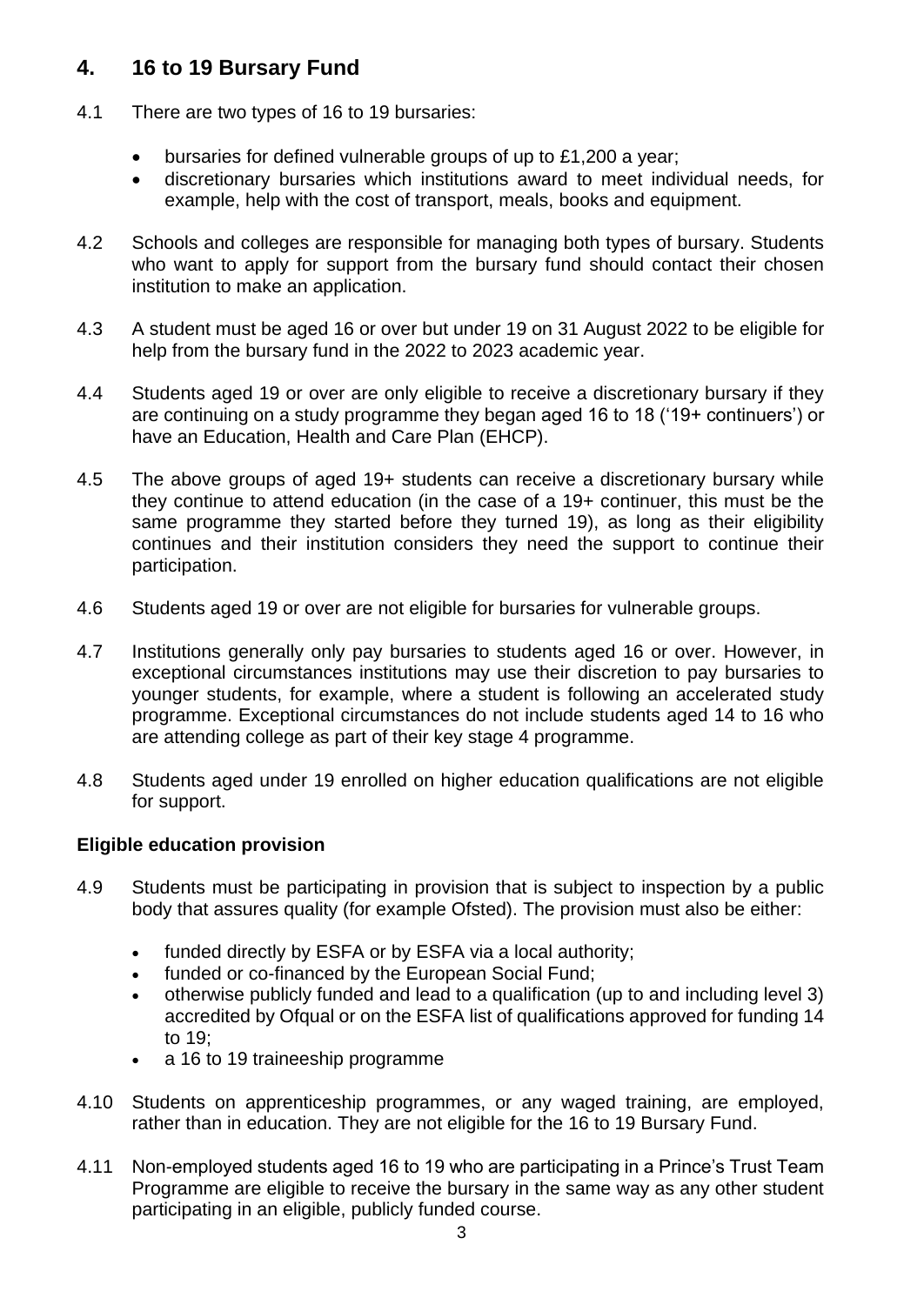4.12 Students on distance learning provision are not considered to need help from the bursary fund. This is because they do not have the kinds of costs the bursary is intended to cover (travel, equipment and uniforms, for example). In the rare instances where an institution identifies that such a student does require financial help, institutions are expected to provide support in-kind rather than by cash payments, for example a temporary travel pass for the student to attend exams.

## **Residency**

4.13 Students must meet the residency criteria in **ESFA funding regulations** for post-16 provision.

#### **Unaccompanied asylum-seeking children**

- 4.14 Unaccompanied asylum-seeking children do not receive cash support from the Home Office and are the responsibility of the local authority. They are treated as looked after children and are eligible for a bursary for vulnerable groups ('in care' group), where they have a financial need.
- 4.15 When these young people reach legal adulthood at age 18, institutions must consider their immigration status. If the asylum claim is decided in their favour, the local authority must provide them with the same support and services as they do care leavers. As such, they continue to be eligible for a bursary as a student from a vulnerable group until they reach the upper age limit.
- 4.16 Where an asylum claim is not supported, the individual may not be able to stay legally in the UK. When asylum claims have been fully heard/the appeals process exhausted, an individual has no entitlement to public funds (with a few exceptions where the withdrawal of support would be seen as a breach of human rights).

#### **Eligibility criteria: bursaries for young people in defined vulnerable groups**

- 4.17 Students who meet the criteria, and who have a financial need, can apply for a bursary for vulnerable groups. The defined groups reflect that these students may need a greater level of support to enable them to continue to participate. Institutions must ensure students are eligible for the bursary for defined vulnerable groups in each year they require support.
- 4.18 The defined vulnerable groups are students who are:
	- in care;
	- care leavers;
	- receiving Income Support, or Universal Credit because they are financially supporting themselves or financially supporting themselves and someone who is dependent on them and living with them such as a child or partner;
	- receiving Disability Living Allowance or Personal Independence Payments in their own right as well as Employment and Support Allowance or Universal Credit in their own right.
- 4.19 The bursary for vulnerable groups can pay up to £1,200 per year to a student participating on a study programme that lasts for 30 weeks or more. Students on study programmes of less than 30 weeks should be paid a pro-rata amount.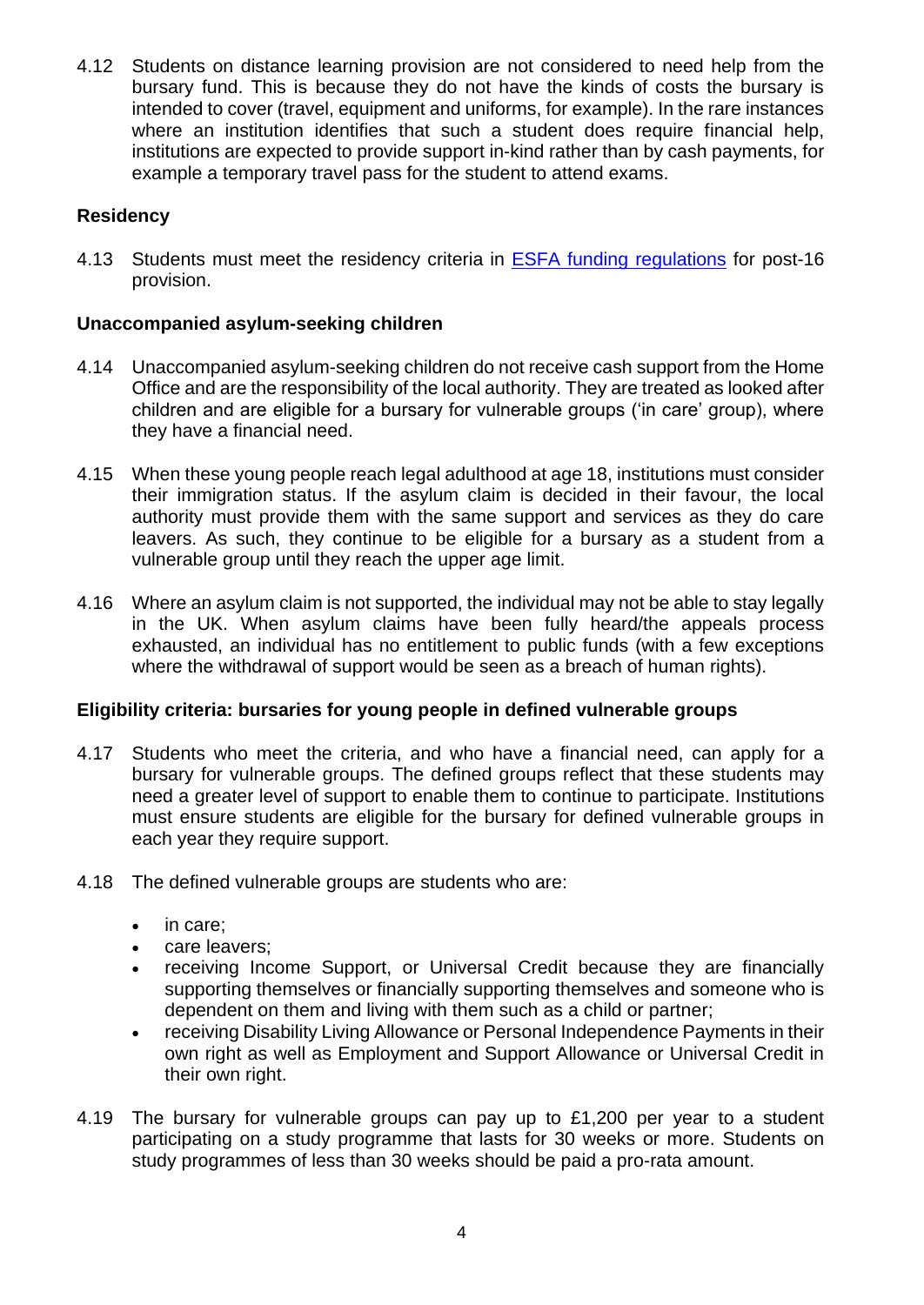- 4.20 Institutions may decide that although a young person may be eligible for a bursary because they are in one or more of the defined vulnerable groups, they do not have any actual financial need. This might be because their financial needs are already met and/or because they have no relevant costs.
- 4.21 Institutions can also pay a bursary to a vulnerable group student of more than £1,200 if they assess they need extra help to remain in education. Any payments over £1,200 must be paid from their discretionary bursary allocation or from their own funds.

#### **Defining in care and care leavers**

- 4.22 The 16 to 19 Bursary Fund defines 'in care' as 'Children looked after by a local authority on a voluntary basis (section 20 of the Children Act 1989) or under a care order (section 31 of the Children Act 1989) - Section 22 of the Children Act 1989 defines the term 'looked after child'.'
- 4.23 A 'care leaver' is defined as:
	- a young person aged 16 and 17 who was previously looked after for a period of 13 weeks consecutively (or periods amounting to 13 weeks), which began after the age of 14 and ended after the age of 16; or
	- a young person aged 18 or above who was looked after prior to becoming 18 for a period of 13 weeks consecutively (or periods amounting to 13 weeks), which began after the age of 14 and ended after the age of 16.

#### **Foster care, including privately arranged foster care**

- 4.24 A young person placed with a foster carer by the local authority, including where the foster carer is on the books of an independent fostering agency, is classed as looked after. They are in a defined vulnerable group ('in care') and eligible for help from the bursary for vulnerable groups, where they need financial support to participate.
- 4.25 A child who is privately fostered is not classed as a looked after child and is not eligible for the bursary for vulnerable groups.
- 4.26 In some instances, a young person may have been in the care of the local authority and the care transferred to another party via a permanent form of fostering such as a Special Guardianship Order. In these circumstances, the young person is defined as having left care so is now a care leaver. They are in a defined vulnerable group ('care leaver') and eligible for help from the bursary for vulnerable groups, where they need financial support to participate.

#### **Universal Credit**

- 4.27 Bursary funds awarded to a student should not form part of the Universal Credit assessment undertaken by the Department for Work and Pensions (DWP). How the DWP treat any funding for education depends on whether the student is undertaking advanced full-time education. It is unlikely that 16 to 18 year olds will be in advanced full-time education as they are generally on study programmes at Level 3 or below.
- 4.28 However, if a student is in advanced full-time education, any educational grant or award, such as the bursary fund, would be treated as grant income. However, the Universal Credit assessment excludes any grant payment intended to meet the cost of books and equipment or travel expenses incurred because of attending a course.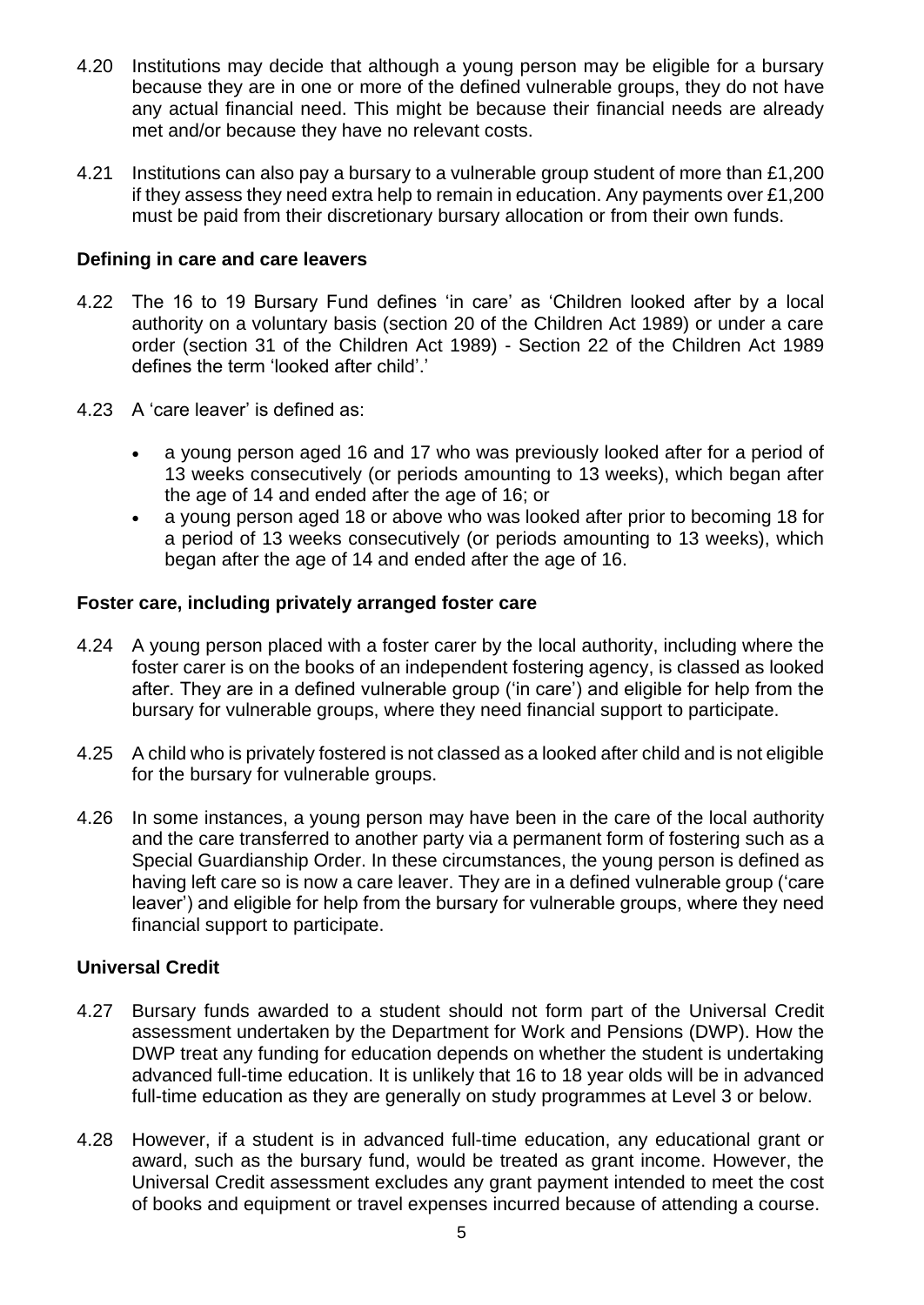#### **Young people eligible for a bursary for vulnerable groups who don't require bursary funding**

4.29 In some cases, a young person might meet the eligibility criteria for a bursary for vulnerable groups but their financial needs are already met, they have no relevant costs or do not need the maximum award. If this is the case, institutions can refuse the student's application.

#### **Eligibility criteria: discretionary bursaries**

- 4.30 Institutions make discretionary bursary awards to students to help them with the cost of travel, to buy essential books, equipment or specialist clothing (such as protective overalls). These are items the student would otherwise need to pay for in order to participate.
- 4.31 The bursary fund is not intended to provide learning support services that institutions give to students - for example, counselling or mentoring, or to support extra-curricular activities where these are not essential to the students' study programme.
- 4.32 Institutions set their own eligibility criteria.
- 4.33 There is no set limit for a discretionary bursary and institutions can award discretionary bursaries equal to or higher than the bursary for vulnerable groups if they have clearly identified an individual student requires this level of funding.

#### **Publishing bursary fund policies**

- 4.34 Institutions must publish a policy or statement setting out how they will use their bursary fund.
- 4.35 Institutions must comply with the requirements of the [Equality Act 2010](http://www.legislation.gov.uk/ukpga/2010/15/pdfs/ukpga_20100015_en.pdf) when setting their criteria and must not discriminate against their students, either directly or indirectly, because of their protected characteristics.
- 4.36 Bursary fund policies should clearly set out what type of help the institution offers, for example, help with transport, books and equipment, field trips and other courserelated costs and whether bursary support is available to contribute to the costs of attending university interviews and open days.

#### **Managing bursary fund applications**

4.37 Institutions develop and use their own application forms for the bursary fund.

#### **What the bursary fund cannot be used for**

- 4.38 The bursary fund is not intended to provide learning support services that institutions give to students - for example, counselling or mentoring, or to support extra-curricular activities where these are not essential to the students' study programme.
- 4.39 Where institutions use non-bursary funds to provide free travel this is an offer from the institution, rather than being supported via the bursary fund.

#### **16 to 19 Bursary Fund and receipt of DWP benefits**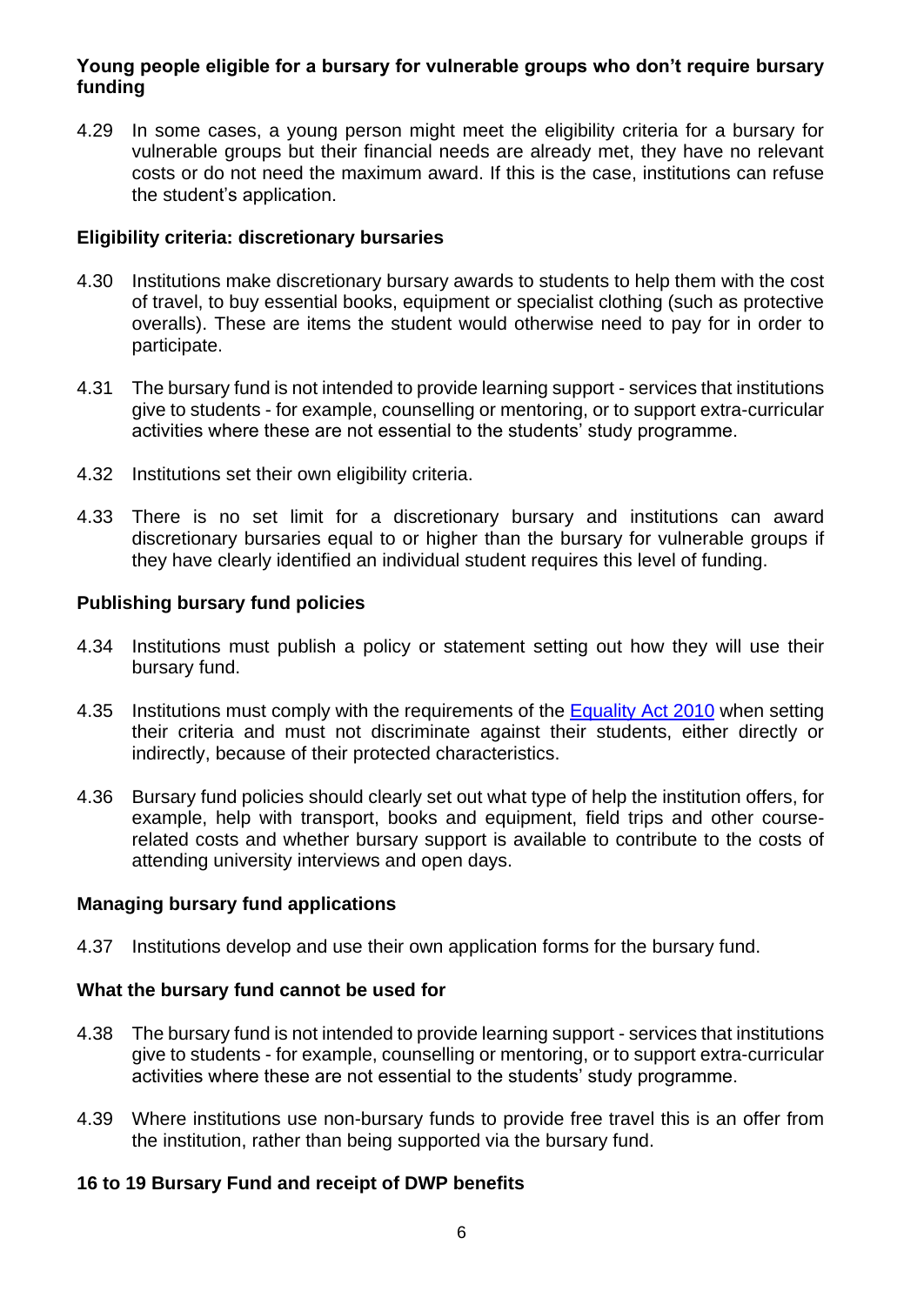- 4.40 Receipt of bursary funding does not affect receipt of other means-tested benefits paid to families, such as Income Support, Jobseeker's Allowance, Child Benefit, Working Tax Credit and Housing Benefit. See also the [Universal Credit](https://www.gov.uk/guidance/16-to-19-bursary-fund-guide-2019-to-2020-academic-year#universal-credit) section of this document.
- 4.41 If a student is in receipt of Disability Living Allowance (or Personal Independence Payments) and Employment Support Allowance, parents can no longer receive certain household/family benefits for that child, such as child benefit.

# **5. Support for students aged 19-25**

- 5.1 Applications for travel assistance for students with learning difficulties and/or disabilities aged between 19 and 24 years of age will be considered on an individual basis for a first course of study. An assessment will be made of the application taking account of the particular circumstances of the applicant and the case for assistance with travel.
- 5.2 Where travel assistance is agreed, it will normally continue during the agreed course of study until the end of the academic year in which the student's 25<sup>th</sup> birthday occurs. However, travel assistance will be reviewed throughout the course and independent travel encouraged.

## **6. Transport Appeals**

- 6.1 Two-stage process
	- The Local Authority annually publishes the appeals process on its website (with paper copies available on request). This sets out the two-stage process for parents who wish to challenge a decision about:
		- $\triangleright$  the transport arrangements offered;
		- $\triangleright$  their young person's eligibility;
		- $\triangleright$  the distance measurement in relation to statutory walking distances;
		- $\triangleright$  the safety of the route.
- 6.2 Stage one: Review by the Admissions and Transport Services Manager
	- A parent has 20 working days from receipt of the local authority's home to school transport decision to make a written request asking for a review of the decision.
	- The written request should detail why the parent believes the decision should be reviewed and give details of any personal and/or family circumstances the parent believes should be considered when the decision is reviewed.
	- Within 20 working days of receipt of the parent's written request the Admissions and Transport Services Manager will review the original decision and send the parent a detailed written notification of the outcome of the review, setting out:
		- $\triangleright$  the nature of the decision reached;
		- ➢ how the review was conducted (including the standard followed, for example route safety assessments that have followed Road Safety GB guidance);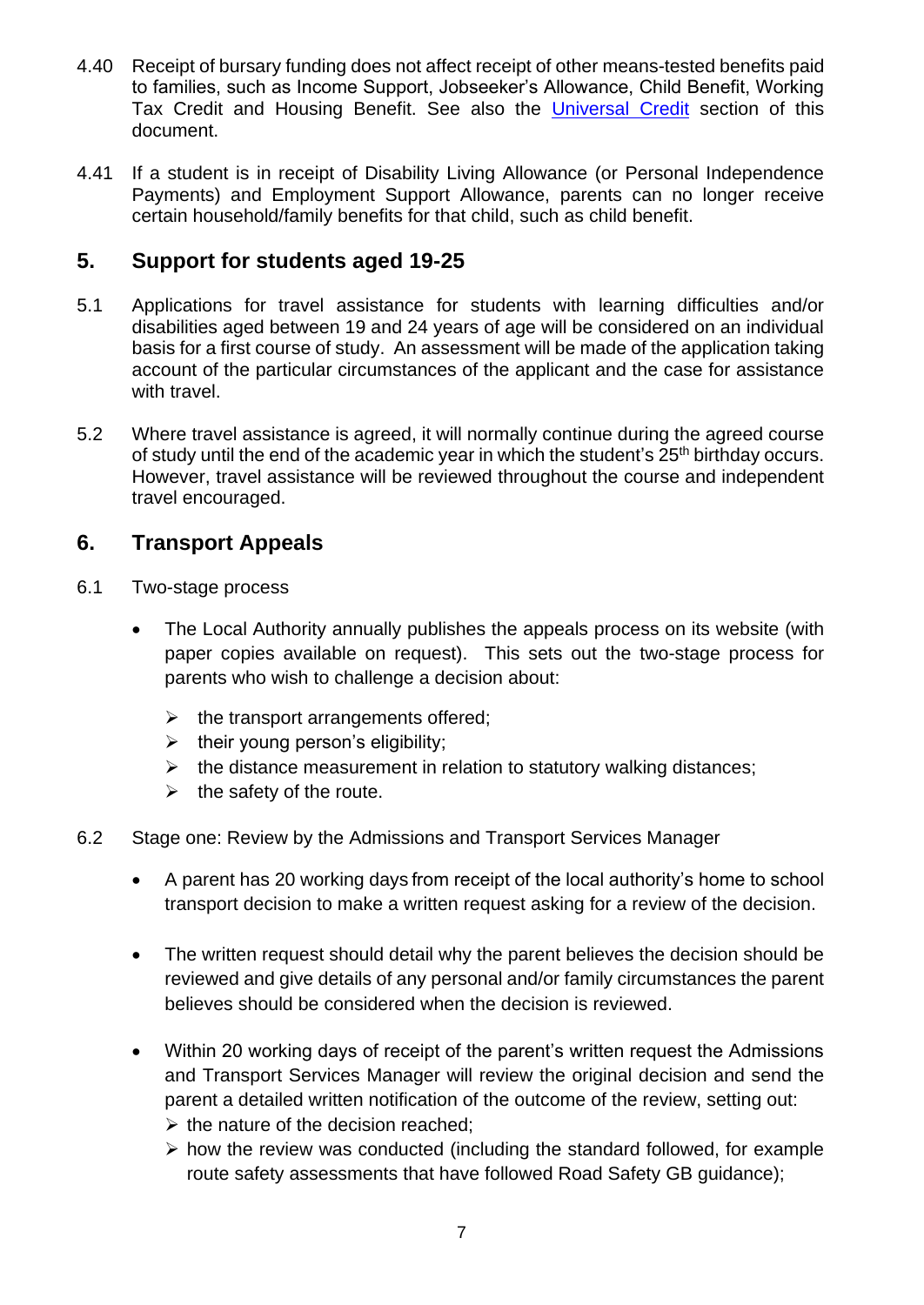- ➢ information about other departments and/or agencies that were consulted as part of the process;
- $\triangleright$  what factors were considered:
- $\triangleright$  the rationale for the decision reached;
- ➢ information about how the parent can escalate their case to stage two (if appropriate).
- Complex Stage 1 cases may take longer than the timescale given above
- 6.3 Stage two: Review by an independent appeal panel
	- A parent has 20 working days from receipt of the written stage one response from the Admissions & Transport Service Manager to make a written request to escalate the matter to stage two.
	- Within 40 working days of receipt of the parent's request an independent appeal panel will consider written and verbal representations from both the parent and officers involved in the case and give a detailed written notification of the outcome (within 5 working days), setting out:
		- $\triangleright$  the nature of the decision reached:
		- ➢ how the review was conducted (including the standard followed e.g. Road Safety GB);
		- ➢ information about other departments and/or agencies that were consulted as part of the process;
		- ➢ what factors were considered;
		- $\triangleright$  the rationale for the decision reached:
		- ➢ information about the parent's right to put the matter to the Local Government Ombudsman (see below).
	- Stage 2 appeals will be heard by a panel of three.
	- The Clerk to the Appeals & Tribunals Sub-Committee will be from the Law & Governance Department and will not work for the Admissions Team or the Supported Transport Service.
	- A representative of the Admissions Team will present the LA's reasons for not providing transport and appellants can present a case in writing and/or in person (if the parent wishes, accompanied by a friend). The format of the appeal is set out below:
		- ➢ presentation of the LA's case by the LA representative;
		- ➢ committee members and the parent are able to ask questions of the LA representative;
		- $\triangleright$  presentation of the parent's case;
		- ➢ committee members and the LA representative are able to ask questions of the appellant (if present);
		- $\triangleright$  summing up by the LA representative;
		- $\triangleright$  summing up of the appellant's case;
		- ➢ both the LA representative and the appellant(s) leave the hearing together;